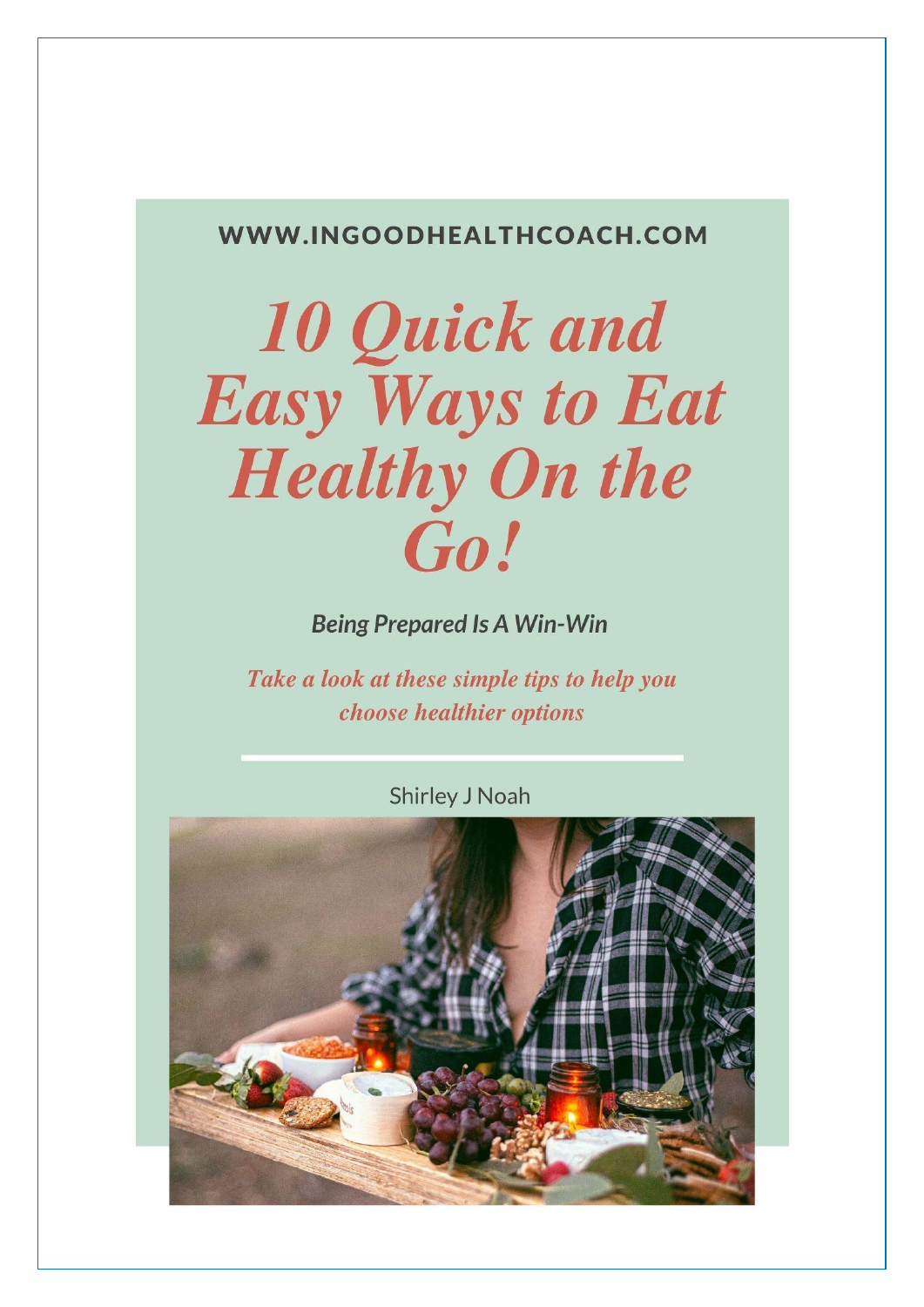## 10 Quick and Easy Ways to "Eat Healthy On The Go"

It can be challenging to eat healthy on the go. Take a look at these simple tips to educate yourself to choose healthier options.

Whether you're always traveling to and from work, running your kids from baseball practice to dance class and beyond, or going on vacation – it can difficult to *eat healthy on the go*.

We all know that the ideal situation would be sitting down to enjoy your meals (and snacks) at a table to relax, but in truth, you probably eat over your desk (if you eat at all) and then you're so busy once work is over you live on granola bars and a bag of nuts.

If you're going to make long-term sustainable change, you need the mindset, habits, and routines. This concept is wonderful… but do we actually get around to doing it?

Being busy isn't an excuse to ignore your health, and you can learn how to eat healthy on the go; here are ten ways to help you pull it off.

#### **Being Prepared Is Win-Win**

#### **1. Weekly Snacks**

Getting snacks ready doesn't need to be complicated – you can make life much easier for yourself (and the family) by preparing an entire selection of healthy snacks for the upcoming week. It doesn't take much effort to put together snacks like almond butter and sliced apples, air-popped popcorn, almonds, a fruit parfait, or hummus with broccoli or carrots.

#### **2. Pre-Chopped**

Do you love the idea of preparing in advance but hate the thought of chopping vegetables? You can save a lot of time by buying your fruit and vegetables ready sliced or chopped. Veggies prepared ahead will come in handy if you want to make use of your slow-cooker to create soups and stews while you're at work all day. More importantly, it means you're more likely to follow through on your plans to eat healthy on the go.

#### **3. Carbs & Proteins**

The perfect meal or snack is a good mix of carbohydrates and protein – so chickpeas are the ultimate as they contain both, but enjoying a piece of citrus fruit with almonds or walnuts is also a good example.

#### **4. Frozen Fruit**

Whether it's grapes or banana chunks – frozen fruit snacks are great! You are more likely to savor your treat because you have to eat them slowly (unless you're a big fan of brain freeze). You'll get the nutrition you need, it will curb your sweet tooth, and it's easy to have snack bags prepared and ready to grab to enjoy the fact that you can eat healthy on the go.

#### **5. Breakfast**

The most common meal we skip is breakfast, whether we run out of time in the morning or don't feel like eating. It's an important meal, though, so you can make breakfast burritos in advance and keep them handy in the refrigerator to grab before you run out the door. Another option is for a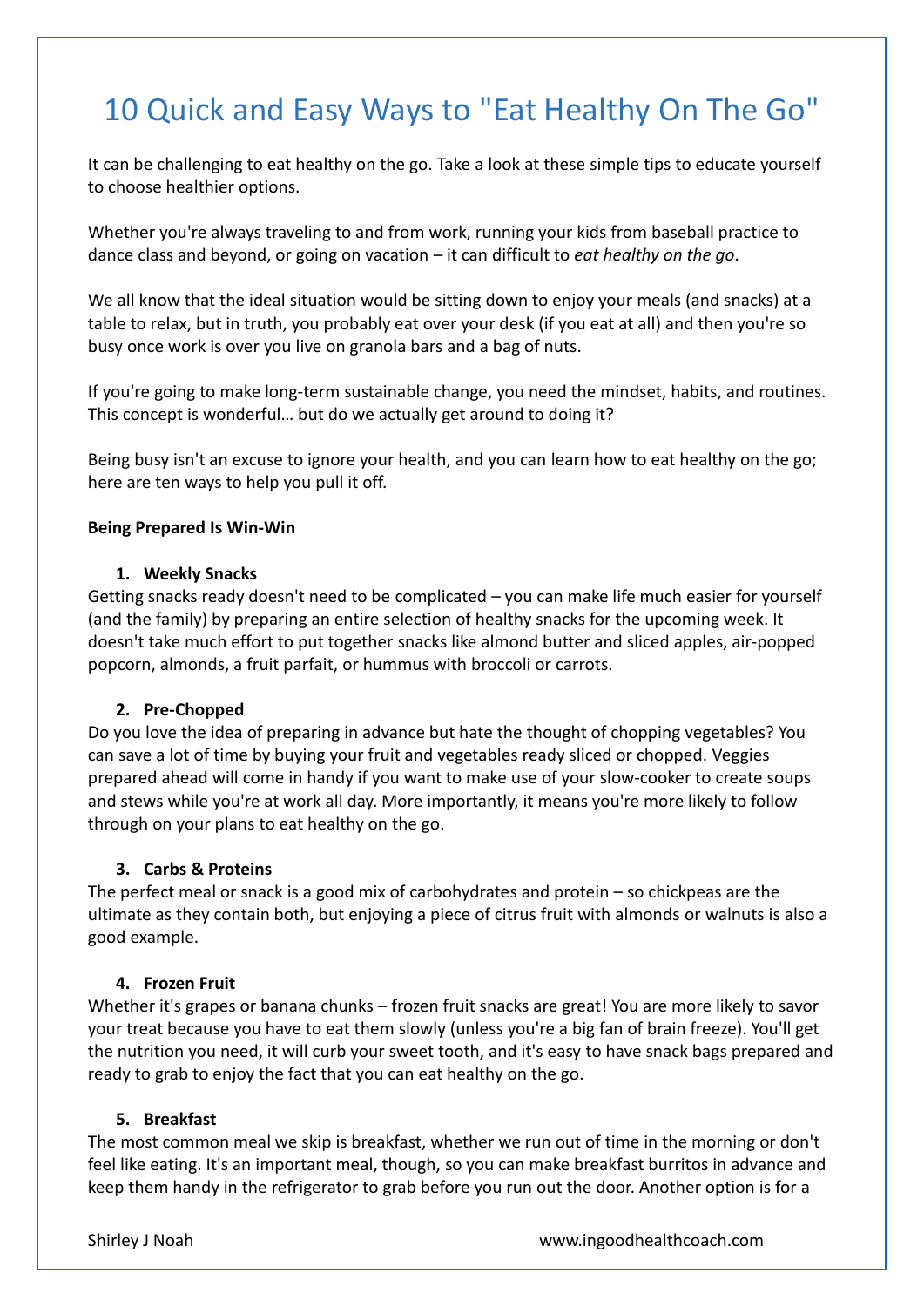quick smoothie.

#### **6. Batch Preparation**

Prior preparation is an excellent solution for lunches and snacks. Please keep them in glass containers either in the fridge or the freezer. It doesn't need to be complicated. You can also prepare your meals in advance and have everything ready to throw in your slow cooker before heading out for the day. I like to do things in chunks of time, so I peel and store. The next phase is to chop them into pieces. When I use this strategy, It doesn't seem like it takes as much time to do.

#### **7. Bring your lunch**

Prevent temptation and unhealthy eating that often occurs when eating out on lunch breaks. So, bring a bag of lunch so you can control what you eat.

#### **8. Keep It Simple**

Don't get caught up trying to make elaborate meals that can fail and end up in the trash. Make simple meals that you and your family love and are easy to prepare and store.

#### **9. A Dinner Calendar**

We don't all have time to get creative in the kitchen, but we have time to create a dinner calendar to keep things on track. Not only will it make shopping easier, you know exactly what you're making and when— for instance, Taco Tuesdays, Pasta Thursdays, Fish Fridays, and beyond.

#### **10. The Work Fridge**

If you have a fridge/freezer at work, then use it! If it's big enough, you can take your entire week of meals in. You're more likely to eat healthy with prior planning.

Remember, meals and snacks high in fiber, protein, and healthy fats can help keep you feeling full longer than foods low in protein and high in refined carbs and added sugars.

When choosing a snack item from the convenience store or gas station, opt for minimally processed, protein- and fiber-rich items, such as:

- nuts
- cheese sticks
- nut butter and fruit
- hard-boiled eggs
- hummus and veggie packs
- trail mix

I would also like to remind you that it's best to forgo calorie, and sugar-laden beverages, including sweetened coffee drinks, sodas, and energy drinks. Opt for water or unsweetened herbal teas to keep your calorie and sugar intake in check.

I hope you try some of these techniques to eat healthy on the go. I know how you feel when your lifestyle finds you on the move almost every day. But making healthy food choices does not need to be hard. Please keep it simple. Prepare in advance. Educate yourself to choose healthier options, and you will reward yourself with being healthier, happier, and less stressed.